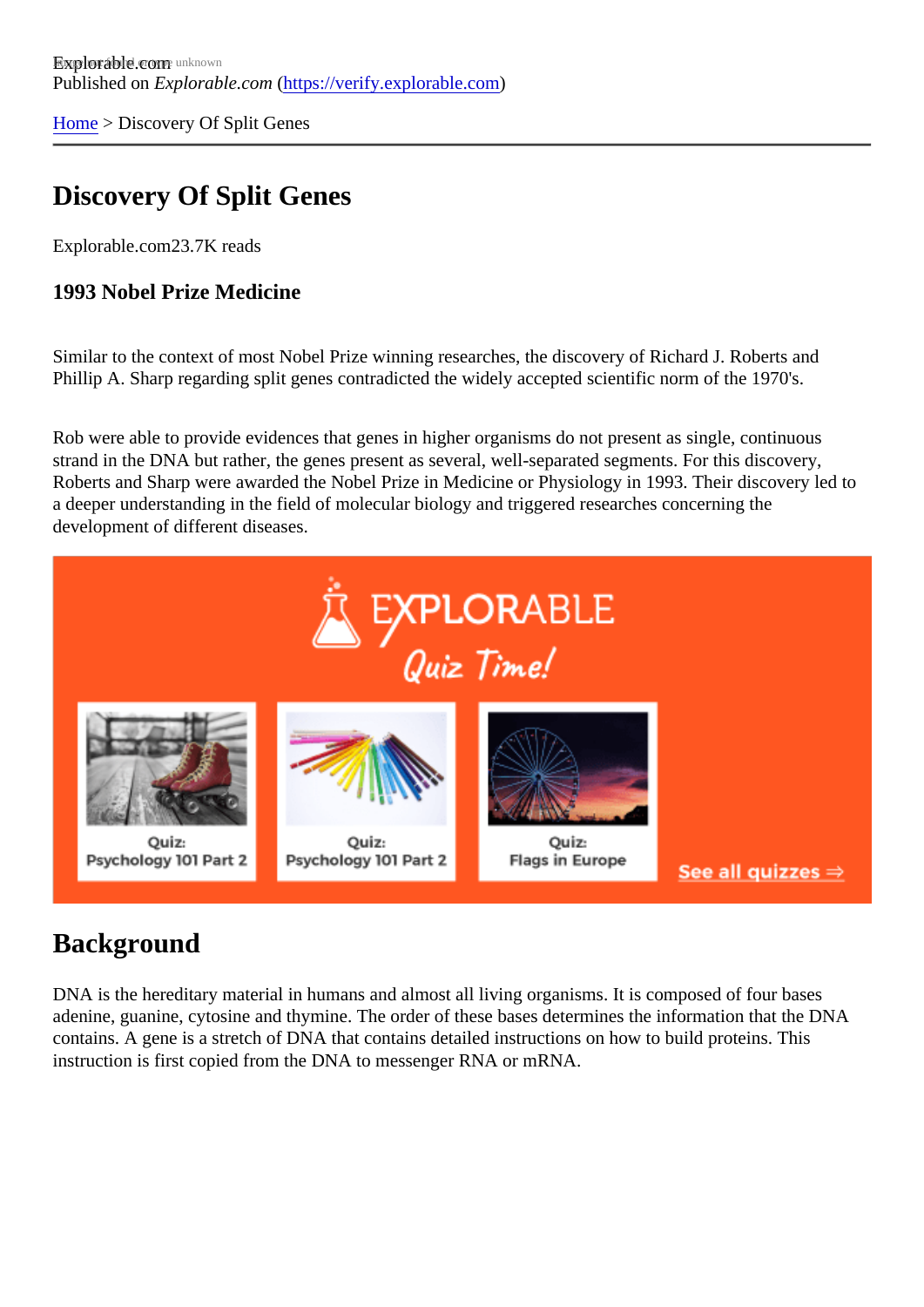The information in the mRNA is then decoded in the ribosome wherein amino acids are assembled to form proteins. Decoding of the mRNA entails that the individual bases in the mRNA were read three at a time, each triplet of bases corresponding for a single amino acid. The gene coding for a specific protein is surrounded by sequences of DNA that tells an enzyme called RNA polymerase where to begin transcribing the RNA and where to stop. The signal that tells where to start making RNA is called the promoter.

In the 1970's, molecular biologists believed that genes present in a single, continuous strand in the DNA. This was challenged by the discoveries of Roberts and Sharp which showed that genes present in a separated manner.

### **The Winners**

Richard J. Roberts was born on the 6th of September 1943 in Derby, England. As a child, he initially wanted to become a detective but this immediately changed when he received a chemistry set as a present and knew he wanted to become a chemist. He then enrolled at Sheffield University due to their excellent chemistry department and graduated in 1965.

Fresh from college and just two years post-doctoral work at Harvard, Roberts was invited by Jim Watson to join him at Cold Spring Harbor Laboratory, where they worked together for more than two decades. Earlier in 1972, Roberts attended a seminar at Harvard Medical School given by Dan Nathans where he learned that an enzyme could cleave DNA into specific pieces. By the use of this enzyme, he began to map the DNA that lead to his Nobel Prize winning discovery.

Philip A. Sharp was born on the 6th of June 1944 in Falmouth, Kentucky. His early education was in McKinneysburg Elementary, Butler Elementary and High School and Pendleton County High School. He then enrolled at Union College and majored in chemistry and mathematics and decided that he wanted to continue learning about science, particularly chemistry.

Sharp was offered a fellowship and soon began graduate studies under Victor Bloomfield in physical chemistry. He completed his Ph.D. in chemistry at the University of Illinois in 1969. He then worked at the California Institute of Technology until 1971. After Caltech, he studied gene expression in human cells at the Cold Spring Harbor Laboratory under the mentorship of Jim Watson.

# **The Discovery**

Roberts and Sharp wanted to know if the promoter sequence, the sequence of DNA that tells where to start making the RNA, of higher organisms is similar to the promoter sequence in bacteria which was relatively well-known during that time. They used an upper respiratory virus that grows in human cells called Adenovirus-2.

Roberts and Sharp began to develop methods whereby they could map the exact start of the mRNA sequences made from Ad-2 mRNA. They thought that if they could work out the sequence of the mRNA right to its very start, then they would merely need to locate the corresponding DNA sequence, identify the DNA sequence that preceded it and they have the promoter. To accomplish this, they developed a technique that allowed them to catch short sequences from the very start of the Ad-2 mRNAs.

Considering that there are many different mRNAs that Ad-2 creates, they were expecting to find 15-20 different promoter sequences which code for the different mRNAs. They were surprised when they found that there is only one sequence for all the mRNAs and that the main parts of the mRNA were encoded a long way apart from its very start.